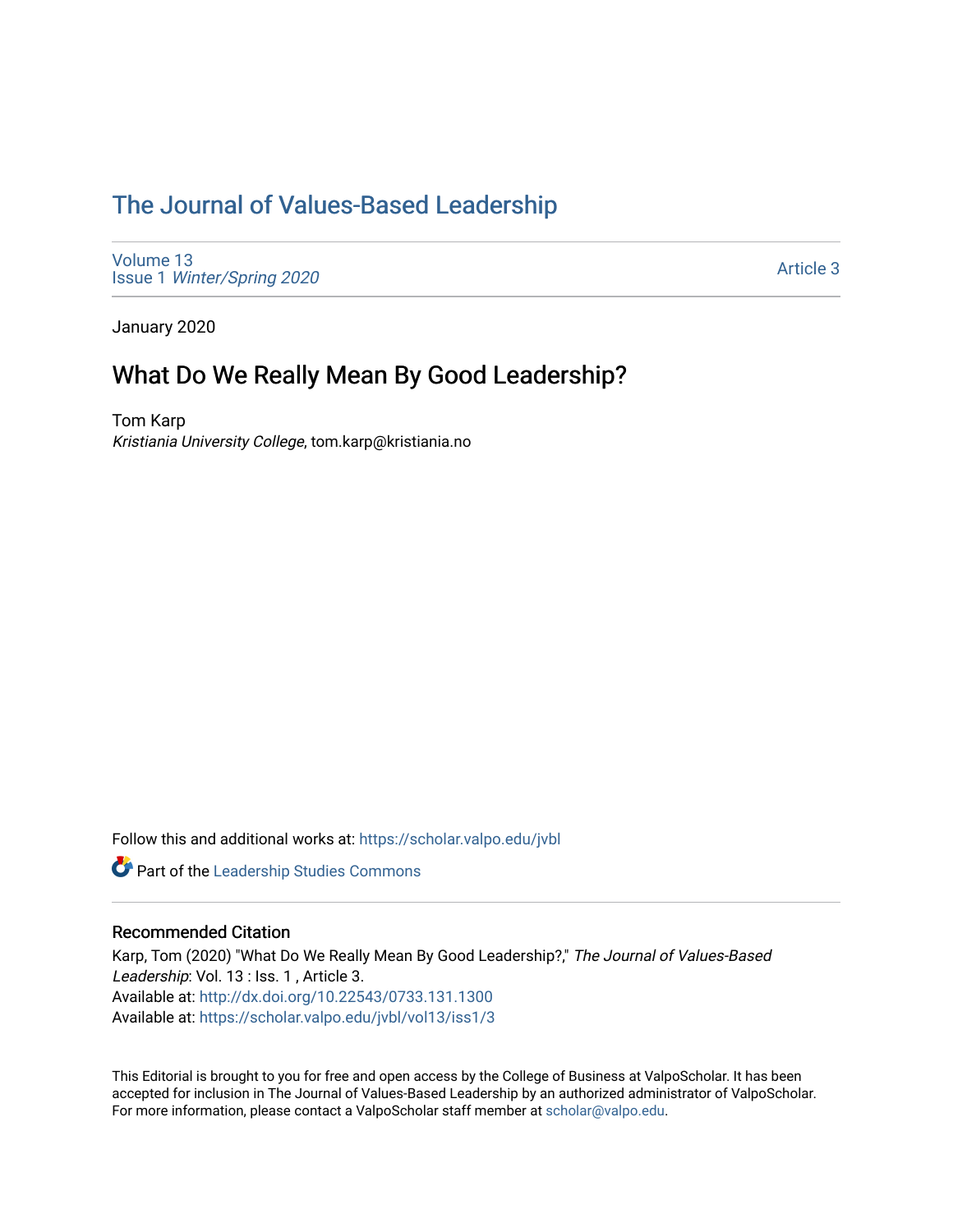## *GUEST EDITORIAL*

# **What Do We Really Mean By Good Leadership?**

**TOM KARP, OSLO, NORWAY**



#### **Introduction**

The concept of leadership is certainly vague and one that many scholars try to turn into something more distinctive, that is, into an "it" concept (Alvesson, 2019). After a century of leadership research, the field is still struggling for academic recognition. No generally accepted universal theories can be tested and developed; methodologies and analytical techniques are not always sufficiently rigorous. We often assume that leadership is important and that it ought to be so. However, it is also possible to argue that leadership is not essential in our complex society and that leadership does not contribute to solving major societal problems. None of the UN's Sustainable Development Goals (2015) mentions leadership as a means for achieving a goal. The same applies to efforts to tackle societal challenges at national and local levels – the potential contribution of leadership is rarely mentioned. It

may even be claimed that leadership creates problems and hinders development. This applies in particular to what we might classify as poor leadership – based on egoism, immorality, lack of judgement, dominance, and destructiveness.

Yukl (2013, p. 422) is not objective but states his case clearly: *Leadership is important.* Effective leadership is essential for coping with the growing social, economic and environmental problems confronting the world. The annual report of the World Economic Forum (2016) predicts that the ability to lead people will become ever more significant in the workplaces of the future. It justifies this prediction by citing the increasingly complex challenges faced by society at local and wider levels. We may, therefore, also argue that leadership is important for solving problems and taking forward groups, organisations, and society. If there is one factor that can really contribute to solving major problems, it is good leadership - not just leadership, but good leadership. It is not leadership in isolation but a tool for cooperation, innovation, and change. The greater the challenges, the greater the need for leadership (Karp, 2010). This is not leadership in the sense of grandiose actions but all the small steps that take place every day to promote progress and development. Accordingly, I hence argue that good leadership can make a difference; good leadership is most likely imperative. Nonetheless, what do we really mean by "good"?

#### **The "Goodness" Criterion**

The goodness criterion in leadership is part of the legacy of classical philosophy which is normative in its description of leadership. Most of the classical philosophers in both the West and the East lacked an instrumental understanding of leadership. For them, leadership was not about methods, techniques, and tools but was part of a greater whole and about being a good person in a good society. Generally, we can say that philosophers have been and are concerned with two forms of goodness. First, leaders should possess good characteristics. Philosophers assume that if a leader has good characteristics, this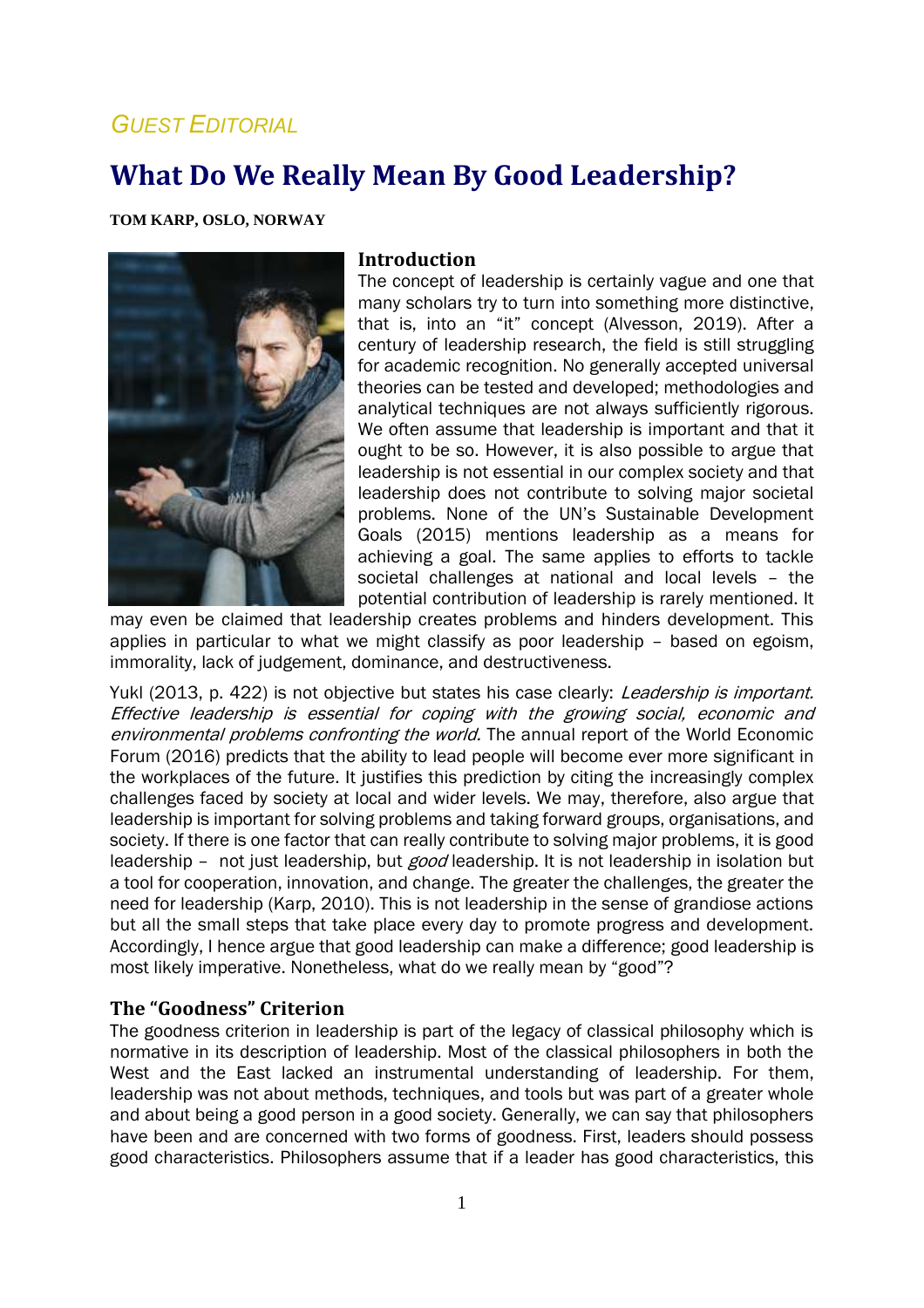will result in good actions. In other words, they assume a causal link between good characteristics and good actions. The characteristics that they view as important vary to some extent, but generally, these are associated with maturity and compassion (Forsth, 2002). In the words of Seneca (1982, p. 73), When we act on the basis of the best of all human characteristics, that is humanity. Plato (2007) emphasised that leaders should not allow their own self-interest to take priority over the demands of the art of leadership. When a leader exercises leadership in accordance with the demands of the art of leadership, then he or she is a genuine leader. The Eastern philosophers express similar ideas: according to Sun Tzu, Leadership is a matter of intelligence, trustworthiness, humaneness, courage, and sternness (Cleary, 1989 p. 45).

Consequently, those who lead must possess good qualities and skills that enable them to excel in their jobs. This is clearly expressed in the virtues of antiquity, which were further developed in the Middle Ages, when philosophical and theological ideas merged. Similar virtues may also be found in the Eastern cultures, most clearly expressed in the Samurai tradition, characterised by such professed virtues as wisdom, justice, courage, and moderation. In the Christian doctrine, the theological virtues of faith, hope, and love are often added to the aforementioned virtues. The virtues should help individuals understand and realise their own potential and promote the development of their character, enabling them to contribute to the good of the community. Thus, according to classical philosophy, good leaders should be able to develop themselves and others and show that they are trustworthy (Brunstad, 2009). However, Machiavelli (1992) stated that a leader does not necessarily have to possess such qualities, but should be able to *give such an impression*.

When a good leader possesses the right mix of virtues, then followership will be a voluntary process wherein the leader will not have to resort to the use of power and coercion. Plato (2007) distinguishes between the tyrannical leader who rules through fear and the type of leader who people follow voluntarily; he claims that only the latter form constitutes true leadership. The writings of Chinese Zen masters Miaoxi and Zhu-an express similar thoughts: When you are honorable, the community obeys even if you are not stern …. This is more than ten thousand times better than those who hold on by authoritarian power and those who cannot help following them, oppressed by compulsion (Cleary, 1990, verse 27). In contrast, advocating pragmatism, as well as instrumentalism, Machiavelli (1992) claimed that leadership also needs to be based on fear. However, it should be noted here that Machiavelli's primary target audiences were those who sought power – not those who had it.

The second form of goodness with which the classical philosophers were concerned was goodness in relation to purpose; leadership should create a good society and happiness for individual citizens. Plato (2007) believed that the path to follow is one that aims to achieve the good life for people. Leadership should help people reach such a goal which society ought to facilitate. Aristotle (2012) expressed the view that all actions should aim to produce good outcomes. Knowing the right goal is important for people's quality of life. Thus, he stated that people should strive for *eudaimonia*, meaning that all of us, both as individuals and in organisations, should attempt to develop our unique talents and exploit our resources as best we can to create a good life (Handy, 2006). Consequently, leadership should focus upon attaining certain objectives other than simply generating material wealth (Aristotle, 2012). Classical philosophy therefore supports the idea that leadership should expand beyond the material to include social and spiritual goals. Ciulla (2011) thus argues that many of the classical philosophers believed that a leader was only a leader when other people said so. Therefore, the term leader has a built-in normative aspect; leaders only *lead* if they meet certain criteria and / or ethical standards of their followers.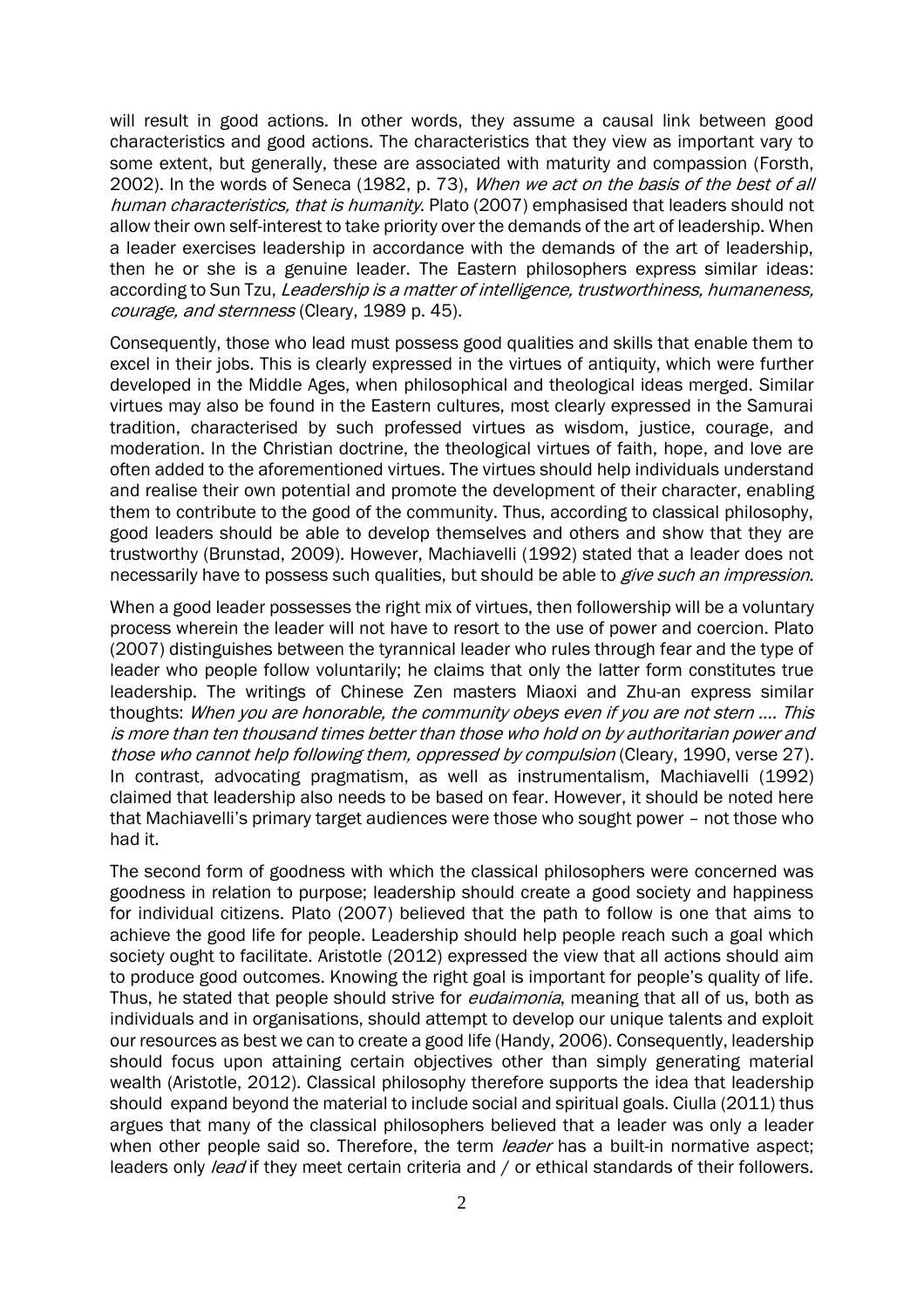This legacy remains valid to the present day when people assess whether or not leaders are good.

Thus, good leadership may be understood as the leader's ability to make others follow voluntarily. This is in agreement with the summative opening sentence of Rousseau's (2006) major work, *The Social Contract*: "Man is born free, and everywhere he is in chains" (p. 909). Such voluntariness requires the leader to possess good qualities and characteristics that enable followers to free themselves from their "chains" and act with autonomy. Subsequently, a supplementary answer to what constitutes good leadership is that goals should be shared, that is, the goals of the leader and his or her followers should be identical, expressed as good goals, materially, socially, and spiritually.

#### **One Expression of Leadership Goodness: The "Feel-Good" Phenomenon**

We might ask, "Does the legacy of the classical philosophers have any relevance for society and workplaces today?" In much of the current literature, authors write about leadership as something good (e.g. Alvesson et al., 2017). Leadership is used, often unconsciously, as a hallelujah word. Leaders do good things, we might assume. They generate value in businesses, operate schools in the students' best interests, and manage hospitals so that patients receive the care they need. They help people and organisations to develop. In the leadership literature, we would not read much about dictators and terrorists, such as Hitler, Mussolini, Stalin, Osama bin Laden, and the Islamic State's Abu Bakr al-Baghdadi. These men were also leaders who attracted many followers and generated extraordinary results (albeit not for the good). On the other hand, the literature provides an abundance of success stories about business leaders, technology entrepreneurs, and leading politicians. However, we do not learn much about the deeds of tyrants as the vast majority of the leadership literature portrays leaders as good people with good intentions (Bass & Steidlmeier, 1999). In response to the above-mentioned question, the legacy of the classical philosophers has been well preserved, and Ciulla (2011) is certainly correct in saying that leadership embodies normative expectations.

It would be fine if such an understanding of leadership reflected reality, but it does not. This is problematic. First, other perspectives of leadership fade into the background, crowded out by the volume of "feel-good" stories and nicely-packaged leadership concepts. Second, the understanding that leadership is always good is self-reinforcing, and many proponents look for facts that confirm preconceived assumptions. Third, the search for good leadership creates unrealistic expectations of what leaders can achieve. Fourth, many leaders are not effective in exercising leadership so that we cannot say that leadership is always good. It is not because leaders do not want to lead effectively, but there are too many barriers preventing them from attaining their goals.

Since leaders have the power and the opportunity to make a difference in people's lives, we certainly want them to be good persons. This desire leads some people to attribute good qualities to leaders. Leaders are given the right to govern others; therefore, many people cling to the hope that leaders are good individuals who want to achieve the best for society. In other words, people need that illusion. The vast majority of leaders are most likely good people who do the best they can; however, the wish to identify goodness in leaders and leadership sometimes clouds reality. This becomes evident if we look at the content of many leadership courses or review the bulk of the leadership literature, which often writes in glowing terms about the accomplishments of "great" men and women. Leaders who have achieved something outstanding are ascribed with good qualities. Of course, they must have accomplished something; they must have created results. Consider Julius Caesar, the Roman statesman who played a crucial role in the transformation of the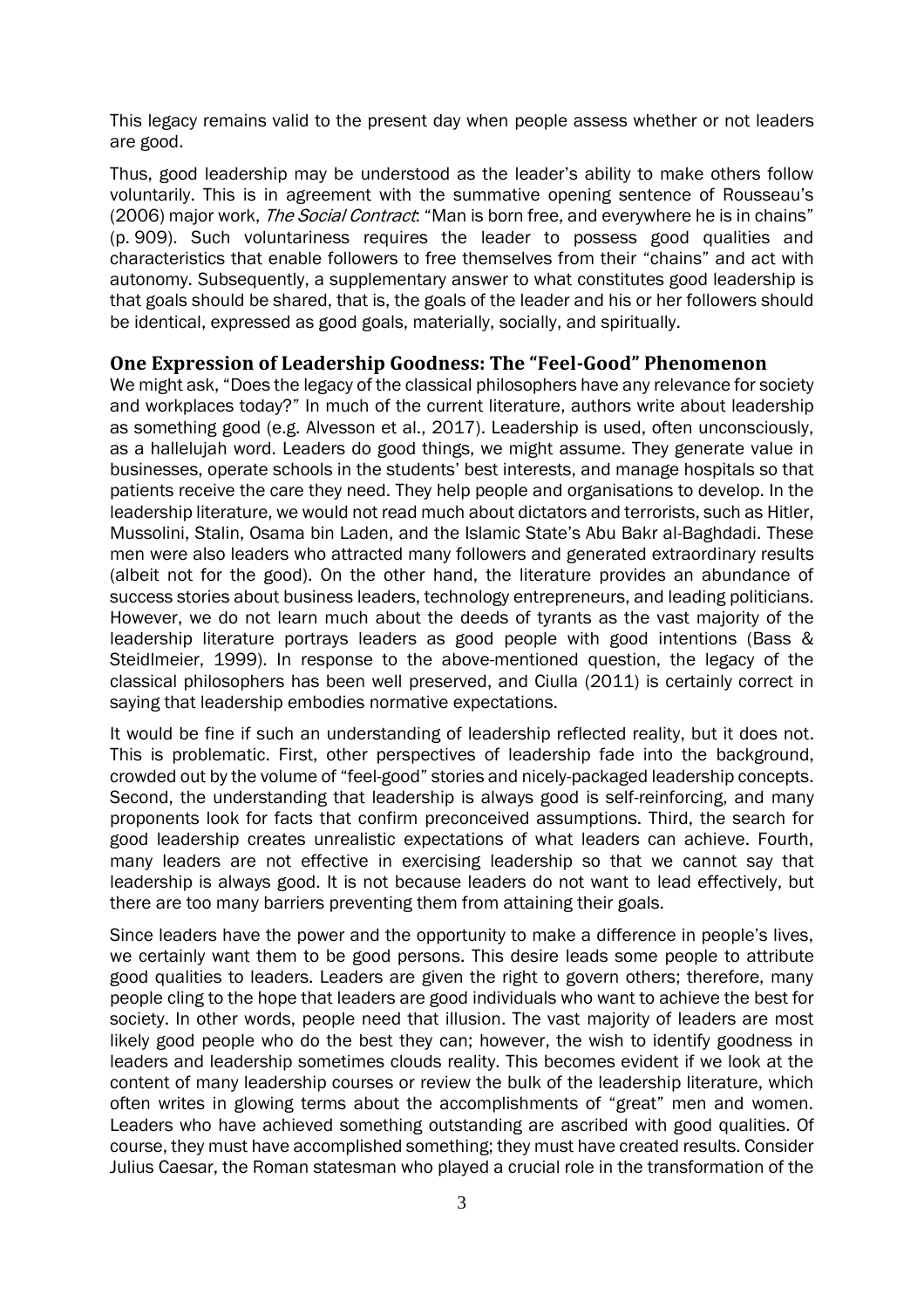Roman Empire from a republic to a monarchy. According to Napoleon (2018), anyone who wishes to become a great leader should study Julius Caesar. Caesar is often credited with possessing exceptional leadership skills (Bjartveit, 2019). However, Caesar's biography was mainly self-authored. It may very well be the case that he was a good person, a leader with great talents, that is, one-in-a-million, but there is also reason to be sceptical. Undoubtedly, he achieved results. However, the flipside is just as certain: his accomplishments came at a cost. If we had as much access to the accounts of the soldiers in Caesar's army or of the ordinary people who lived in Rome during his rule, the picture would undoubtedly be more nuanced. Indeed, leadership should promote the good of society and people. Moreover, leaders should follow Aristotle's (2012) advice that it is not enough to engage in the right actions; they must come from the right inner state. Few people would disagree that love is an important motivator as are the search for knowledge, insight, understanding, and justice – ideals that classical philosophy sets as high standards. If leaders led in the way prescribed by the philosophers, most societies, organisations, and individuals would ostensibly be more capable of achieving good goals.

#### **However, Leaders Do Not Always Do What They Ought To Do**

Leaders do not always act how they should. Power can lead to dominance, abuse, and destructive actions. The bulwark that philosophy has constructed to counter abuses of power is ethics. In classical philosophy, the capacity for ethical reflection is thus an important quality for a leader. Plato recommended that leaders should be practical philosophers and use philosophy as an aid to their own and others' self-development. In this regard, the tool is ethics, the practice of systematic reflection on what is right and wrong in interactions among people. Ethics should help leaders make good decisions; ethics employs moral philosophy in a quest to find the answer to what is good. Accordingly, ethical reflection was the classical philosophers' response to how someone could know whether or not something was good, including whether or not certain leadership practices were good.

Some of the ideas in positive psychology can be traced back to classical philosophy. Among other things, positive psychology re-examines moral philosophy and is concerned with what is good in people. The discipline focuses on an examination of virtues, which may be viewed as a reaction to the increasing immorality, greed, short-sightedness, and selfishness in society; consequently, there is an increased interest in identifying timeless, universal qualities. This interest may also be explained by the growing uncertainty and rate of change in today's society. This has led to enhanced awareness that it is the *individual* who has the capability to make a difference, not necessarily systems and structures. This, in turn, has resulted in a stronger focus on highlighting and examing the good in people. In this context, a leader's good qualities and skills are important in the sense that he or she sets an example that other people can follow (Krokan & Strand, 2010; Peterson & Seligman, 2004). The god Krishna says something similar to Prince Arjuna, when he gives advice concerning the problems that the prince will face before a major battle, as recorded in the 5000-year-old Hindu sacred text *Bhagavad Gita*: "People follow the noble ones. People follow the standards created by them" (Yogi, 1969: verse 3:21).

The large volume of leadership research is thus relatively clear, though with variations, on what creates good leadership. Although it is possible to gain insights into what constitutes good leadership, many studies indicate that good leadership is not always practised in the workplace (Ennova, 2015 Gallup, 2013; Hogan, 2006; Hogan & Kaiser, 2005; Telfer, 2013; TUC, 2012). Work environment surveys show the same trend. The picture is complex, and the trends are not clear, but many employees feel that their leader should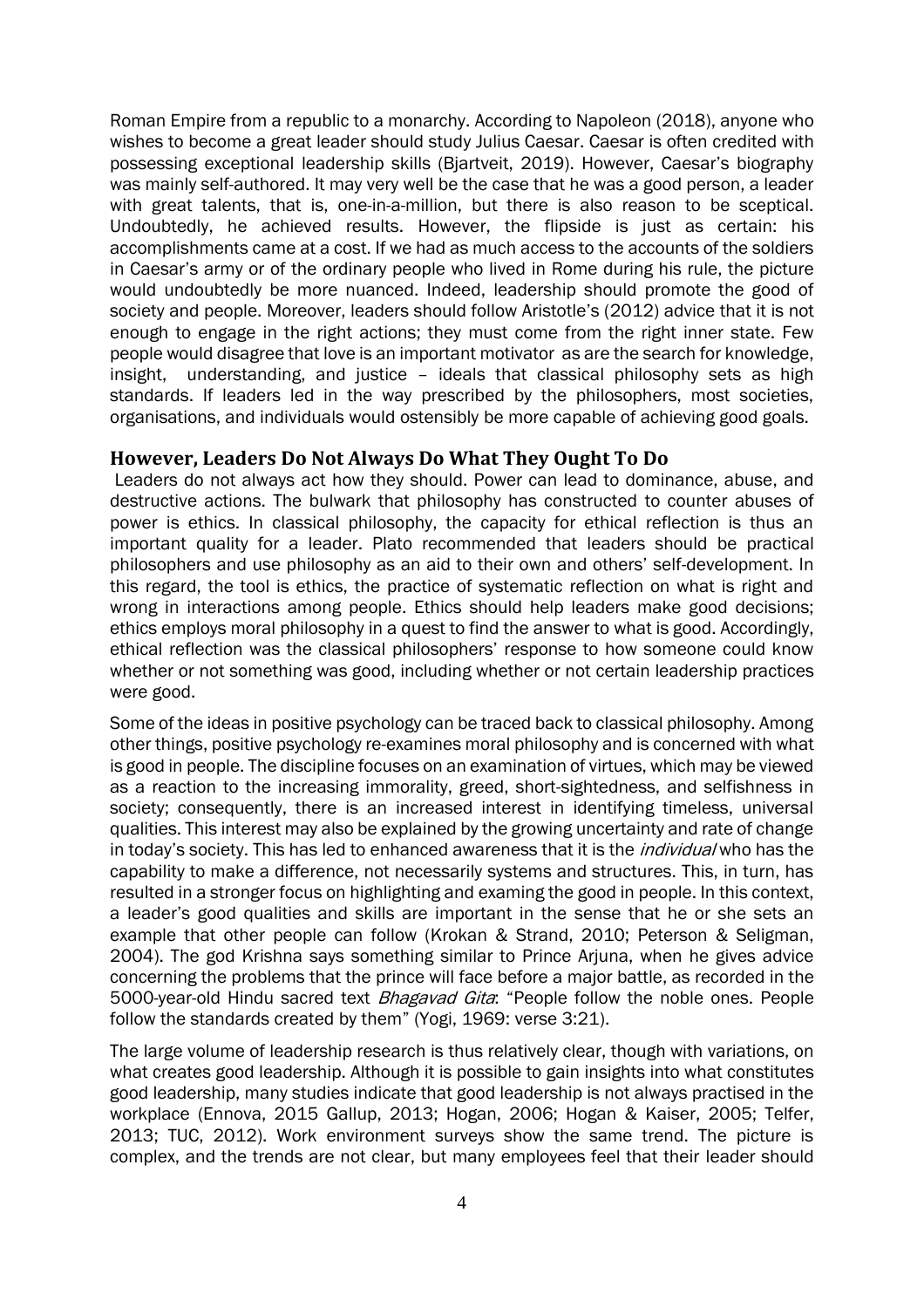not be a leader and that leaders do not spend much time on what can be termed leadership-related tasks (Ennova, 2015).

There are also many indications that poor leadership, even bullying, is the largest source of employee dissatisfaction, leading to increased sick leaves and staff resignations (Ennova, 2015). These types of surveys obviously have many sources of error and they do not necessarily provide a complete picture of the conditions in the workplace. Another part of the explanation is that we live in times when many employees have high – too high – expectations of their leaders, their workplaces, and themselves. However, there is still cause for concern. Although research provides us with knowledge about how to lead, it seems that many leaders do not perform well. Many employees feel undervalued and faceless and think that leaders are unable to make decisions or give clear directions; moreover, they focus too much on details, fail to deal with conflicts and difficult situations, communicate poorly, and do not adress breaches in the regulations. Some leaders also abuse power, dominate their subordinates, and resort to mastering suppression techniques.

Thus, why do leaders not always lead that well? Undeniably, good leadership is difficult. Leaders simply do not always exercise good leadership because of many barriers to it such as environmental, organisational, and personal obstacles. Most leaders operate under demanding conditions. They have to function in indistinct roles and survive hectic workdays with cross-pressures, resource scarcity, conflicts, stress, and friction. Leaders at the lower, middle, and top levels, in both private and public sectors, often face high performance pressures, hectic and long work days, fast-paced tasks, uncertainty, pressure, restructuring requirements, and emotionally-charged situations that they have to deal with, as well as difficulties that need to be ameliorated. They also need to manage scarce resources and tight budgets. They have to attend to many stakeholders and may experience conflicts between goals and values. They need to balance stability with change, short-term goals with long-term visions, and daily operations with strategic new initiatives. Therefore, few leaders are equipped with the knowledge, skills, and abilities needed to cope with such a wide range of tasks and challenges.

Nonetheless, it is a reasonable assumption that most leaders are suited to the positions they hold. However, in some cases, the leaders themselves pose barriers to good leadership. It should not be this way, but it is often the situation. Sometimes, leaders do not perform their jobs well because they fail to do what they should. This is not necessarily due to inflexibility or ignorance, but to shortcomings and weaknesses that are characteristic of many leaders. It may be the case that the leaders lack enough time, energy, or capacity to lead. This is not unusual, and this explanation is frequently given when leaders are asked why they are not leading well. It may be because they do not understand what needs to be done, do not comprehend the situation they are in, do not see the big picture, and lack awareness of the employees' situations and needs. It may also be due to the lack of self-insight and experience as well as to insufficient cognitive and emotional abilities. Leaders may not possess the courage to perform what needs to be done or lack the resolve to tackle demanding problems, grapple with difficult situations, and deal with conflicts, disagreements, and opposition. This may be explained by many leaders' reluctance to deal with emotionally-charged issues as well as their lack of the proper training, confidence, and strength required to handle such situations. It may also be explained by the fact that power corrupts and that leaders often abuse power. Yet another reason may be that leaders focus too much on their own interests, award themselves with benefits, and operate with too great a gulf between theory and practice.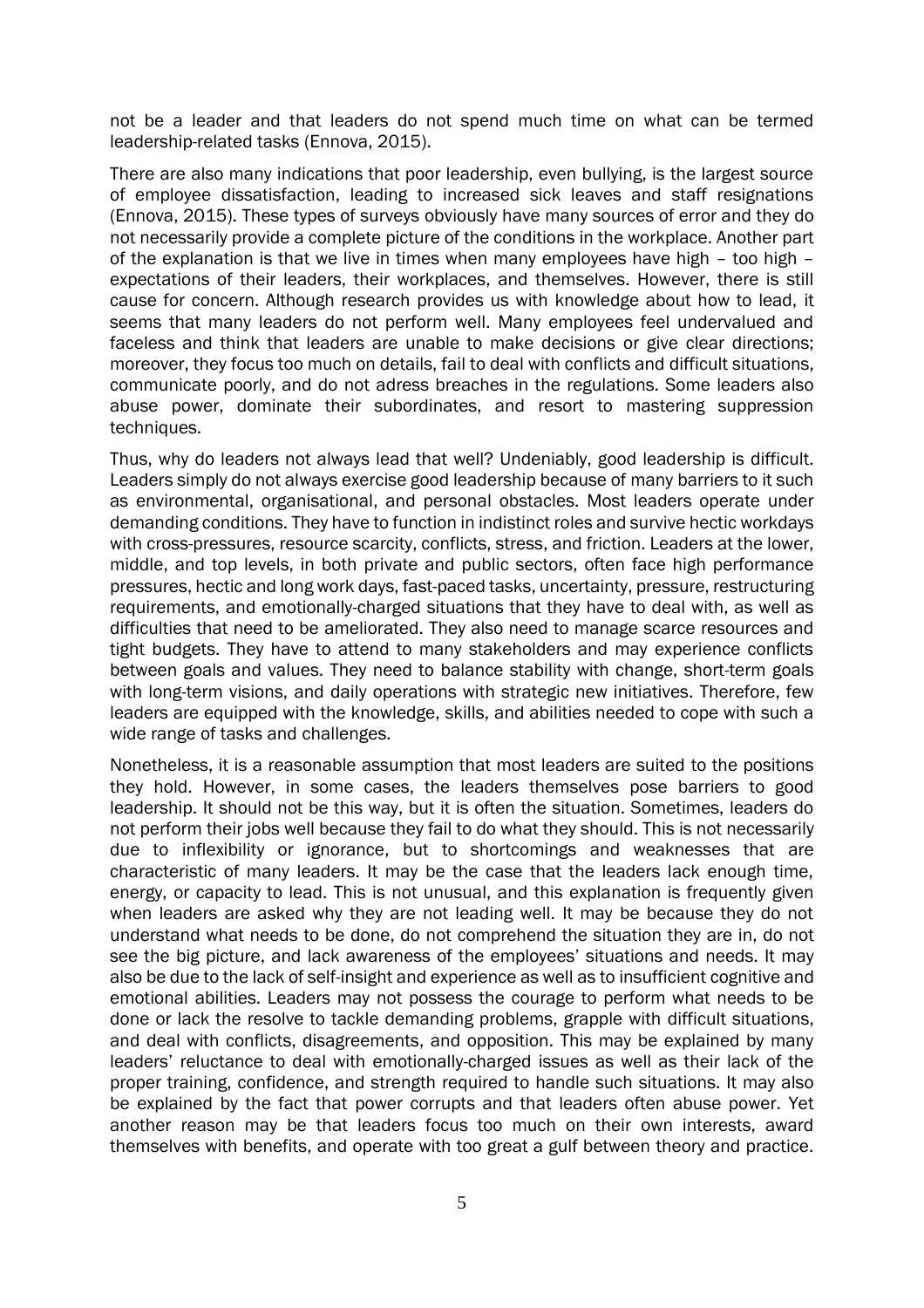These are often due to selfishness and lack of awareness of ethical boundaries, as well as own values.

#### **"Good Enough" Leadership**

Many of the issues I have discussed in the preceding sections is the result of human fallibility – both individually and collectively in organisations. Humans can achieve the most incredible results, but they are also fallible. In his novel, The Log from the Sea of Cortez, the Nobel prize-winning American author John Steinbeck (1951, p. 80) wrote,  $[n]$ here is a strange duality in the human which makes for an ethical paradox. Steinbeck stated that we humans share universal good and bad qualities: good qualities, such as wisdom, tolerance, altruism, generosity, and humility, and bad qualities, such as malice, greed, and egoism. In some circumstances, the author claimed, it can seem that the people with bad qualities are those who do well, while those with good qualities fail to succeed as they should. According to Steinbeck (1951, p. 263): Perhaps no other animal is so torn between alternatives. Man might be described fairly adequately, if simply, as a two-legged paradox.

The Latin phrase *errare humanum est* translates to "to err is human." The human brain's capacity to solve problems is amazing, but it is also prone to error and its self-insight is limited, especially concerning its own sources of error. The brain is easily deceived. It takes shortcuts which affect memory, decisions, and behaviour. Such processing errors have been researched in several disciplines such as cognitive psychology and behavioural economics, and have given rise to theories of limited rationality, cognitive dissonance, attribution, and heuristics (Baron, 2000; Gilovich, 1993; Hardman, 2009; Kahneman, 2011; Kahneman et al., 1982; Plous, 1993; Schacter, 1999; Sutherland, 2007). Generally, the errors are due to information overload, the need to act quickly, and limitations in memory and processing capacity as well as the influence of emotions and social pressures. When people make decisions, they rely too much on incomplete information. They reinforce collective attitudes to avoid being at odds with the group to which they belong and they make risky choices to evade anything that they think is negative. To cite two more examples, people also tend to allow themselves to be influenced by authority figures and support those whom they regard as belonging to their group.

Therefore, people are not just rational, utility-maximising individuals; they are affected by needs, internal tensions, defence mechanisms, and emotions such as anxiety, insecurity, fear, anger, and pain. These factors that affect people's thinking do not receive much attention in the leadership literature (Kets de Vries & Balazs, 2013). Good intentions are fine but are of little help when subconscious processes pull leaders in different directions. This relates to Freud's (1923) thesis about the struggle between the conscious and the subconscious. Disciplines such as psychodynamics, psychoanalysis, psychotherapy, developmental psychology, and neuropsychology are all about how the subconscious can influence behaviour (Bowlby, 1969; Emde, 1981; Mahler et al., 1975; McDougall, 1985; Winnicott, 1975). Much of the regulation of people's behaviour occurs in the subconscious mind. It can give rise to reactions and learned patterns that can lead to flight-or-fight reactions, withdrawal, disengagement, and the avoidance of difficult social situations.

People are fallible, and fallible people work for error-prone organisations. Fallibility at the individual level is aggregated up to the system level but is also kept in check by institutional norms, values, and collective practices. An organisation includes structure, rules, follow-up procedures, and sanctions – in sum, an established order or a social system designed to achieve goals (Ahrne & Brunsson, 2011; Etzioni, 1964). Organisations are thus ordered according to design, form, structure, and the processes that lead to human interaction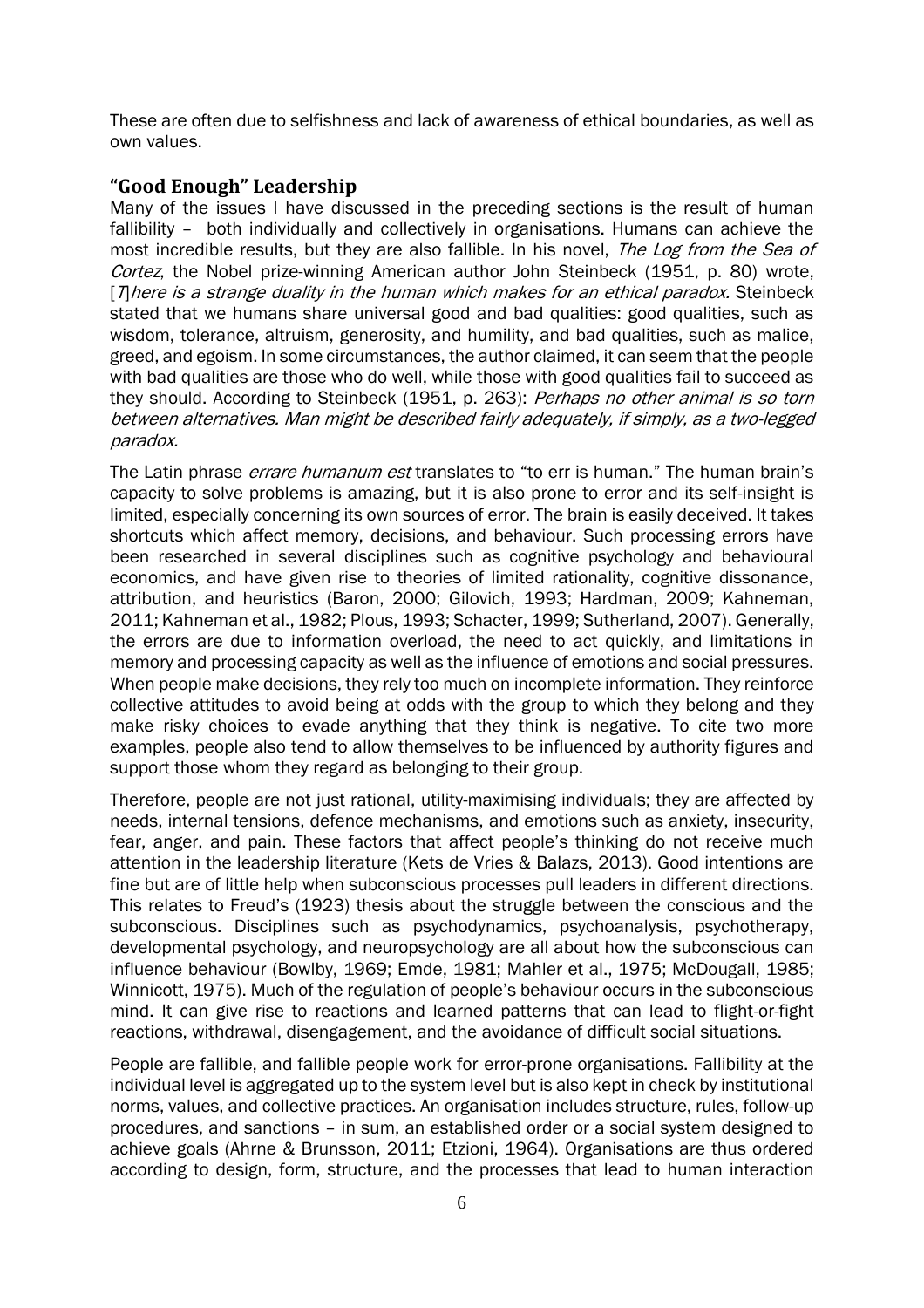(Tsoukas & Chia, 2002). It is usually assumed that collaboration in organisations is primarily rational and knowledge based. However, Alvesson and Spicer (2012) point out the limitations of rationality in organisations which they claim is often due to the exercise of power and internal political games. Morgan (1986) thus lays out eight metaphors for organisations – relating, among others, to the fallibility of organisations – including the metaphor "psychological prisons," which describes the unconscious processes in organisations. Morgan's point of departure is that organisations must be understood as complex, richly faceted, and paradoxical (Jørgensen et al., 2004). He argues that organisations are socially-constructed realities that acquire power over their members to such an extent that these people are influenced, governed, and hampered in their choices and activities (Morgan, 1986).

Thus, barriers to an effective interaction exist in organisations. Interaction in organisations is therefore not only a product of rational actions; it is also a consequence of errors, resistance, ambivalence, cynicism, lack of trust, and internal political games (Bryman & Lilley, 2009; Dawson, 2003; Naus et al., 2007). Additionally, organisations are influenced by their environment in the same way that they affect it. This symbiotic relationship is characterised by resource transactions, exchange relations, influence, legitimacy, and uncertainty (Karp, 2014). Therefore, forces in the environment affect interactions in organisations which may be forces that are stronger than the actions of individuals (Mukunda, 2012; Pfeffer & Salancik, 1978). Such forces tend to trump even the most determined and will-powered individual (Karp, 2015). People create the structure in which they work, but concomitantly are influenced by the same structure (Giddens, 2001). Thus, the idyllic image of rational and structured organisations that is so often portrayed in the bulk of the leadership literature is at odds with the reality described above.

Good leadership is thus an ideal that is difficult to achieve. Leadership is a romanticised concept, and there is every reason to narrow the gap between what is perceived as ideal and the reality that most leaders face (Meindl et al., 1985). Random factors, luck, arbitrary movements in the market, and internal relationships in organisations are also part of the equation that determines whether or not leaders succeed. There is every reason to be sceptical when hearing rumours about the success or failure of leaders or when reading unconfirmed accounts of great leadership without substance, wrapped up in jargon, clichés, and empty words. The ideal is perhaps "good enough" leadership (Karp, 2019)? Good enough in this context means lowering expectations regarding what leaders can accomplish and how quickly they can achieve something – the extent to which they can develop and change organisations as well as other people and themselves.

Can leaders accept good enough as satisfactory? Can and should they accept their own fallibility but at the same time be good enough in others' eyes and their own? Seneca (1881) provides the recipe when he says that people must reconcile themselves with being imperfect, thrive on their mistakes, and be satisfied with being good enough. Leaders are also fallible. They may also feel insecure and uncertain and have their doubts, negative thoughts and good or bad days at work. The ancient Roman emperors had a solution. When an emperor returned to Rome after a successful military campaign, he would ride on a chariot through the streets lined with applauding crowds. Behind him, on the chariot, a slave was employed to constantly whisper in his ear, Memento mori ("Remember that you will die"). Some leaders are tempted to set the targets so high that they fail to achieve their goal. They include the organisation that they lead in the race to reach unattainable goals and collapse before they reach the finish line. Most likely, many people would have had a much better life if, while developing their abilities, they were able to reconcile themselves to the fact that they had limitations. This also applies to leaders. Most employees want to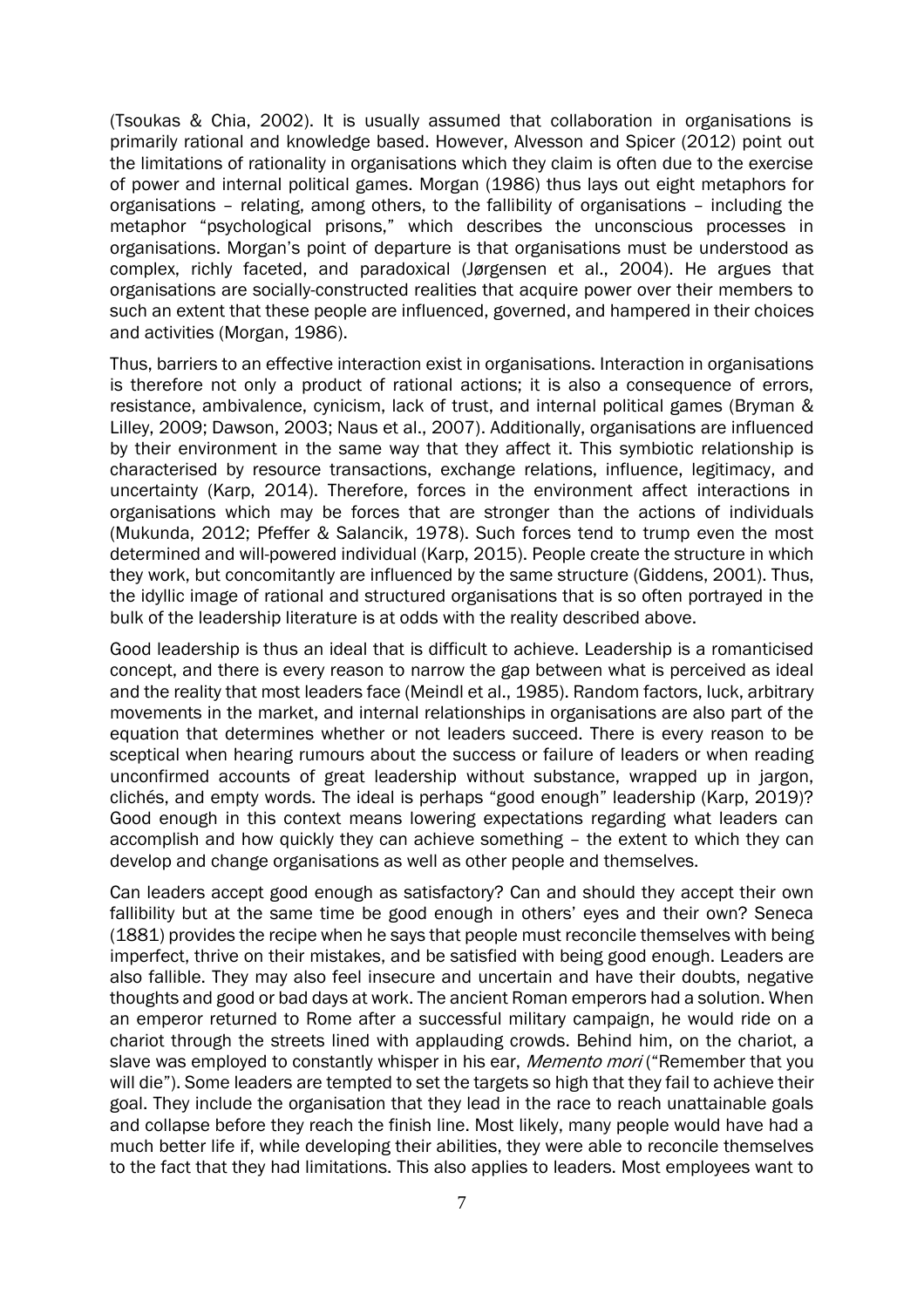be led by a person, not a superhuman. Of course, there are risks associated with a good enough strategy. However, a greater risk is associated with leaders who distance themselves too much from the reality and the challenges faced by the employees and the organisations that they lead.

#### **In Search of Good Leadership**

Classical philosophers believed that people would voluntarily follow a good leader towards good goals. However, in modern leadership research, theorists have increasingly abandoned the concept of goodness. Instead, they believe that leadership should be effective, not "just" good. Certainly, the goodness principle is present in many accounts of what constitutes ideal types of leadership. It is common to assert that a leader's values, ethics, and morals are important and that a relationship exists between these and the organisation's ethical behaviour. Many organisations also have values or ethical guidelines for leaders and employees and meet the demands of increased corporate social responsibility. International organisations and institutions are also very concerned about what constitutes a good society, as evidenced by the UN Declaration of Human Rights and the Earth Charter. However, within the field of leadership, "goodness" has become an isolated topic.

As a whole, the leadership field has increasingly focused more on effectiveness. Goodness is implicit, and we often assume that leadership is good, but its purpose has changed. The reason why leadership has to be effective can be explained by the growth of capitalism, which has led to the expectation that leaders should use resources efficiently so that goals can be achieved. Consequently, a greater degree of instrumentality has crept into the field of leadership research. Leadership should have a clear purpose – it is not enough to develop good people and good societies; concrete, measurable results have to be delivered. Of course, people and organisations should still be developed, but mainly as means to reach certain goals. Leadership has become a tool. The development of leadership research over the last 100 years supports this perspective. Research objectives have increasingly focused on creating models of effective leadership. The models often emphasise the type of optimal leadership behaviour that will ensure effective leadership; these models and associated theories are then disseminated as universal answers regarding what leaders should do. Thus, the field has become dominated by approaches and methods whose goal is to simplify complex realities by finding explanatory mechanisms regarding interpersonal interaction in organisations.

What then is really good leadership? If we believe the majority of the classical philosophers, the answer is that good leadership requires voluntary followership towards good goals. Modern leadership research focuses more on the aspect of effectiveness, emphasising how leaders can exert influence, while dealing with the concept of goodness as a sub-point. The large volume of research highlights the attributes, abilities, and qualities that an effective leader possesses or should develop. Additionally, attention is paid to the leader's abilities to be a role model, create meaning, and support, help and make employees feel valued, while providing them with intellectual stimulation and exciting work assignments. Other research emphasises what leaders do, how effective they are in their leadership work, and how they cope with contextual and organisational framework conditions determine whether or not they exercise good leadership over time. Another proposition is that specific attributes, abilities, and qualities of a leader do not determine whether leadership succeeds or fails, but the context, people, and relationships are the decisive factors. A more challenging view is that the claim implied in the question is that there is no such thing as good leadership. Good leadership is not a real phenomenon, but a construct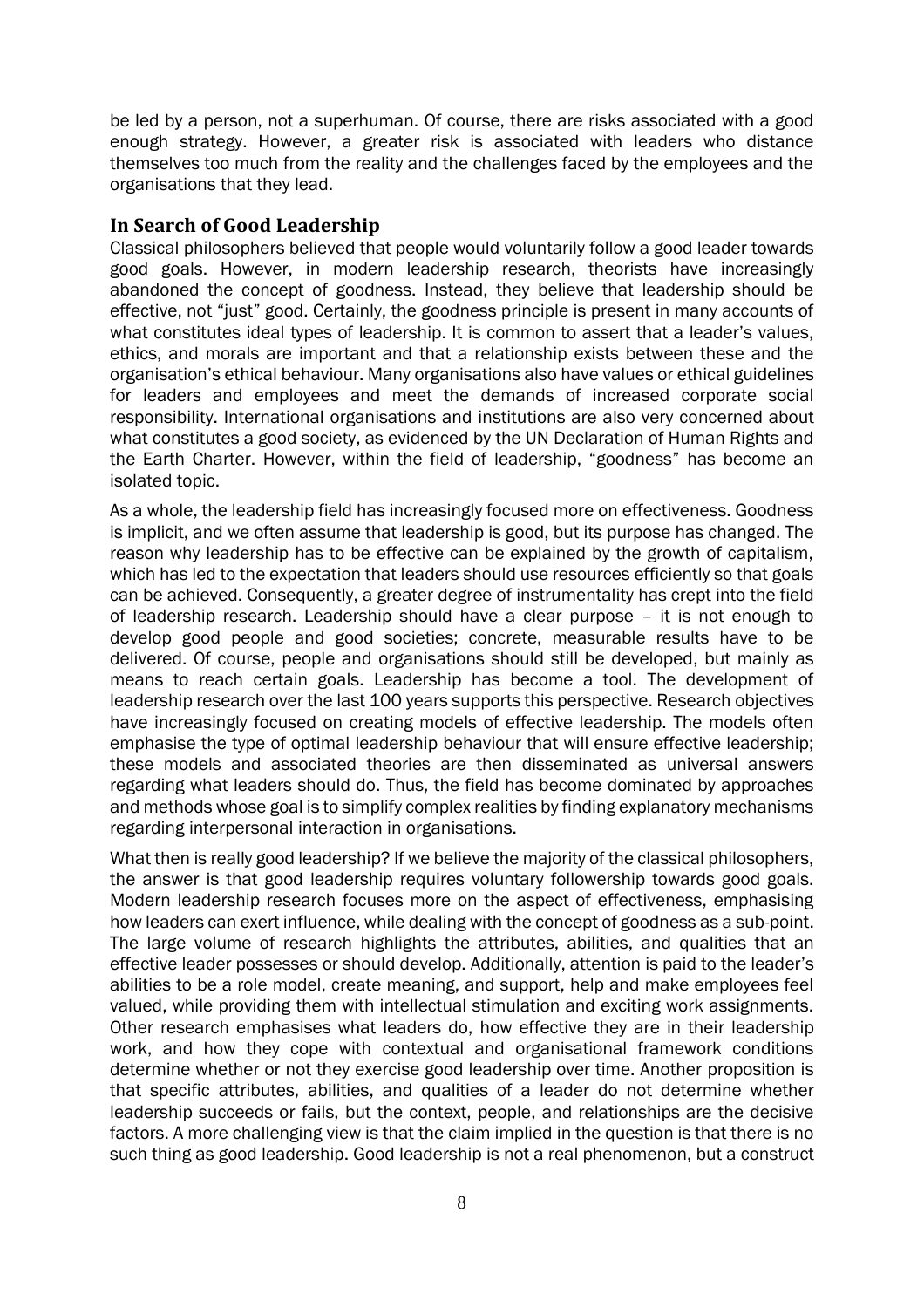that has been invented to ascribe importance to leaders and leadership so as to cultivate elitism, which is then reinforced by the accumulation of research about the construct. A final argument is that leaders in any case are rarely able to practise good leadership because of all the barriers and restrictions, such as environmental, organisational, and personal obstacles. People are fallible; so are leaders. Many people and leaders themselves have too high expectations of what leadership can achieve. Perhaps the answer to the question of what constitutes good leadership is that leadership should be good enough, without leaders lowering the requirements of how they treat other people or without taking ethical shortcuts.

#### **References**

- Ahrne, G. and Brunsson, N. (2011). Organization outside organizations: The significance of partial organization. Organization, 18 (1), 83-104.
- Alvesson, M. (2019). Waiting for Godot: Eight major problems in the odd field of leadership studies. Leadership, 15 (1), 27-43.
- Alvesson, M. and Spicer, A. (2012). A stupidity-based theory of organizations. *Journal of* Management Studies, 49 (7), 1194–1220.
- Alvesson, M., Blom, M. and Sveningsson, S. (2017). Reflexive leadership. Organising in an imperfect world. London: Sage.
- Aristotle (2012). Nicomachean ethics. Translated by Robert C. Bartlett and Susan D. Collins. Chigaco: University of Chicago Press.
- Baron, J. (2000). Thinking and deciding. 3rd ed. New York: Cambridge University Press.
- Bass, B. and Steidlmeier, P. (1999). Ethics, character, and authentic transformational behavior. The Leadership Quarterly, 10 (2), 181-217.
- Bjartveit, S. (2019). Hva ledere kan lære av Cæsar. Dagens Næringsliv, 8 March 2019. Downloaded from: https://www.dn.no/innlegg/julius-casar/ledelse/roma/hva-leder [e-kan-lare-av-casar/2-1-560283.](https://www.dn.no/innlegg/julius-casar/ledelse/roma/hva-leder%20e-kan-lare-av-casar/2-1-560283) Accessed: 24 April 2019.
- Bowlby, J. (1969). Attachment and loss. New York: Basic Books.
- Brunstad, P. O. (2009). Klokt lederskap mellom dyder og dødssynder. Oslo: Gyldendal Akademisk.
- Bryman, A. and Lilley, S. (2009). Leadership researchers on leadership in higher education. *Leadership*, 5(3), 331-346.
- Ciulla, J. B. (2011). Handmaiden and queen: What philosophers find in the question: "what is a leader?" In M. Harvey and R. E. Riggio (eds.), Leadership studies. The dialogue of disciplines. 54-65. Cheltenham: Edward Elgar Publishing.
- Cleary, T. (1989). Zen lessons The art of leadership. Boston: Shambhala Publications.

Cleary, T. (1990). The book of leadership & strategy. Boston: Shambhala Publications.

Dawson, P. (2003). *Reshaping change: A processual perspective*. London: Routledge.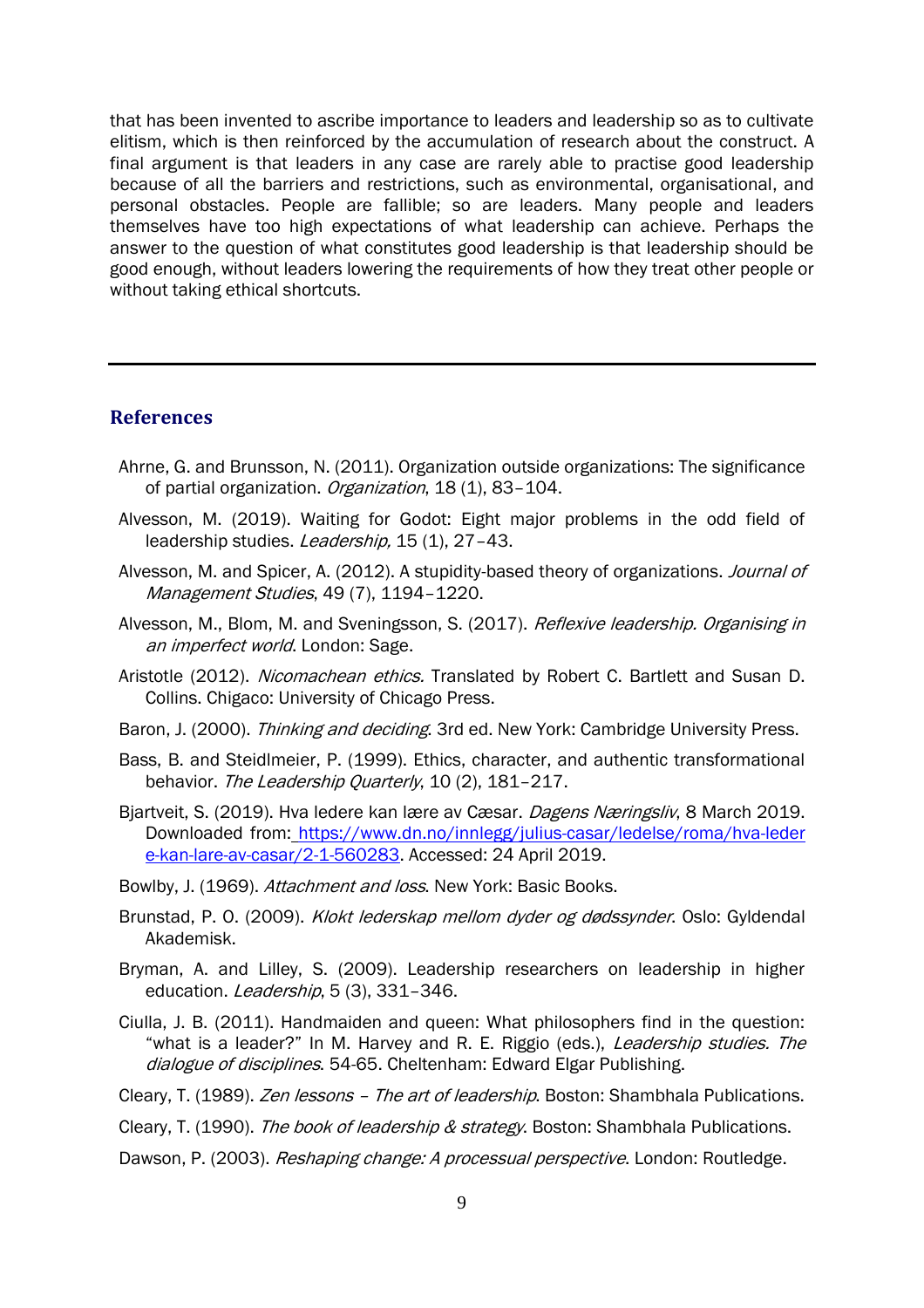- Emde, R. N. (1981). Changing models of infancy and the nature of early development: Remodelling the foundation. Journal of American Psychoanalytical Association, 29, 179–219.
- Ennova. (2015). Global employee and leadership index 2015. Norway 2015. 16th ed. Oslo: Ennova.
- Etzioni, A. (1964). Modern organizations. Englewood Cliffs, NJ: Prentice-Hall.
- Forsth, L.-R. (2002). Hva er lederskap? Og hva er godt lederskap? Thesis in philosophy. Oslo: University of Oslo.
- Freud, S. (1923). The ego and the id. SE, 19, 1-66.
- Gallup. (2013). The state of the American workplace: Employee engagement insights for U.S. business leaders. Downloaded from: [www.gallup.com/services/176708/state](http://www.gallup.com/services/176708/state-american-workplace.aspx)[american-workplace.aspx.](http://www.gallup.com/services/176708/state-american-workplace.aspx) Accessed: 24 March 2015.
- Giddens, A. (2001). Sociology. 4th ed. Cambridge: Polity Press.
- Gilovich, T. (1993). How we know what isn't so: The fallibility of human reason in everyday life. New York: The Free Press.
- Handy, C. (2006). Philosopher leaders. In F. Hellelbein and M. Goldsmith (eds.), The leader of the future. Visions, strategies, and practices for the new era.131-139. San Francisco: Jossey-Bass.
- Hardman, D. (2009). Judgment and decision making: Psychological perspectives. Hoboken, New Jersey: Wiley-Blackwell.
- Hogan R. (2006). Personality and the fate of organizations. Hillsdale, NJ: Erlbaum.
- Hogan, R. and Kaiser, R. (2005). What we know about leadership. Review of General Psychology, 9 (2), 169–180.
- Jørgensen, S.-H., Hoff-Leirvik, E., and Paulsen, T. (2004). Mulighetens reservoar: Om energiflyt i organisasjoner. KUNNE Nedtegnelse N 01/04. Trondheim: SINTEF Teknologi og samfunn.
- Kahneman, D. (2011). Thinking, fast and slow. New York: Farrar, Straus and Giroux.
- Kahneman, D., Slovic, P. and Tversky, A. (1982). Judgment under uncertainty: Heuristics and biases. Cambridge, Storbritannia: Cambridge University Press.
- Karp, T. (2010). *Ledelse i sannhetens øyeblikk. Om å ta lederskap*. Oslo: Cappelen Damm Akademisk.
- Karp, T. (2014). *Endring i organisasjoner. Ideologi, teori og praksis*. Oslo: Cappelen Damm Akademisk.
- Karp. T. (2015). Is Willpower Important for Acts of Leadership? *Leadership.* 11(1), 20-35.
- Karp, T. (2019). God nok ledelse. Hva ledere gjør i praksis. Oslo: Cappelen Damm Akademisk.
- Kets de Vries, M. and Balazs, K. (2013). The shadow side of leadership. In A. Bryman, D. Collinson, K. Grint, B. Jackson and M. Uhl-Bien (eds.), The SAGE handbook of leadership, 380-392. London: Sage.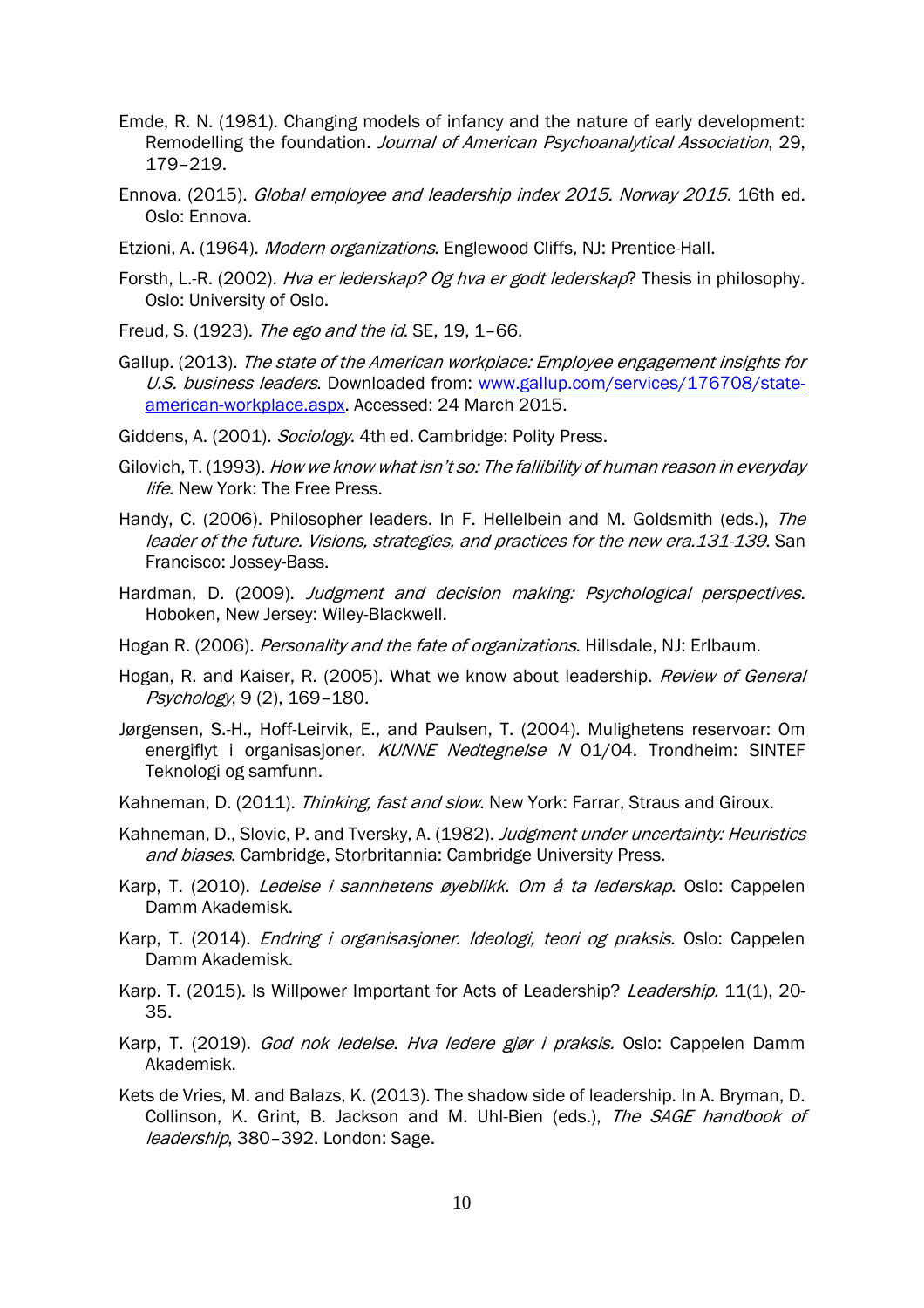Krokan, M. and Strand, M. (2010). Styrke i sannhetens øyeblikk. Sammenheng mellom lederes personlige egenskaper og hvordan de håndterer et definerende øyeblikk. Bachelor thesis. Oslo: Oslo School of Management.

Machiavelli, N. (1992). The Prince. New York: Dover Publications.

- Mahler, M. S., Pine, F., and Bergman, A. (1975). The psychological birth of the human infant. New York: Basic Books.
- McDougall, J. (1985). Theaters of the mind. New York: Basic Books.
- Meindl, J. R., Ehrlich, S. B., and Dukerich, J. M. (1985). The romance of leadership. Administrative Science Quarterly, 30 (1), 78-102.
- Morgan, G. (1986). *Images of organization*. Thousand Oaks, CA: Sage.
- Mukunda, G. (2012). Leaders don't matter (most of the time). *Harvard Business Review*, July–August 2012, 15–16.
- Napoleon (2018). Chronicles of Caesar's Wars. Transalated by [Arshan Barzani,](https://www.amazon.com/Arshan-Barzani/e/B0771SGQQX/ref=dp_byline_cont_book_2) preface by [Louis Joseph Marchand.](https://www.amazon.com/s/ref=dp_byline_sr_book_3?ie=UTF8&field-author=Louis+Joseph+Marchand&text=Louis+Joseph+Marchand&sort=relevancerank&search-alias=books) Independently published.
- Naus, F., van Iterson, A. and Roe, R. (2007). Organizational cynicism: Extending the exit, voice, loyalty, and neglect model. Human Relations, 60 (5), 683–718.
- Peterson, C. and Seligman, M. E. P. (2004). Character strengths and virtues. A handbook and classification. Oxford: Oxford University Press.
- Pfeffer, J. and Salancik, G. (1978). The external control of organizations: A resource dependence perspective. New York: Harper and Row.
- Plato. (2007). The Republic. Translated by Translated by Deesmond Lee with an Introduction by Melissa Lane. London: Penguin Books Ltd.
- Plous, S. (1993). The psychology of judgment and decision making. New York: McGraw-Hill.
- Rousseau, J. J. (2006). The Social Contract. London: [Penguin Books Ltd.](https://www.bookdepository.com/publishers/Penguin-Books-Ltd)
- Schacter, D. L. (1999). The seven sins of memory: Insights from psychology and cognitive neuroscience. American Psychologist, 54 (3), 182–203.
- Seneca (1881). Seneca's morals of happy life, benefits, anger and clemency. Translated by Roger L'Estrange. Chicago: Belford Clarke & Co.
- Seneca, L. A. (1982). Skrifter. Oslo: Dreyers Forlag.
- Steinbeck, J. (1951). The Log from the Sea of Cortez. London: Penguin Books.
- Sutherland, S. (2007). Irrationality. London: Pinter and Martin.
- Telfer, J. (2013). Bosses behaving badly. Training Journal, March 2013, 44-48.
- Tsoukas, H. and Chia, R. (2002). On organizational becoming: Rethinking organizational change. Organisation Science, 13 (5), 567-582.
- TUC. (2012). What do workers want? YouGov poll for the TUC, August 2008.
- Winnicott, D. W. (1975). Through paediatrics to psychoanalysis. New York: Basic Books.
- World Economic Forum. (2016). The future of jobs. Employment, skills and workforce strategy for the Fourth Industrial Revolution. Global Challenge Insight Report.